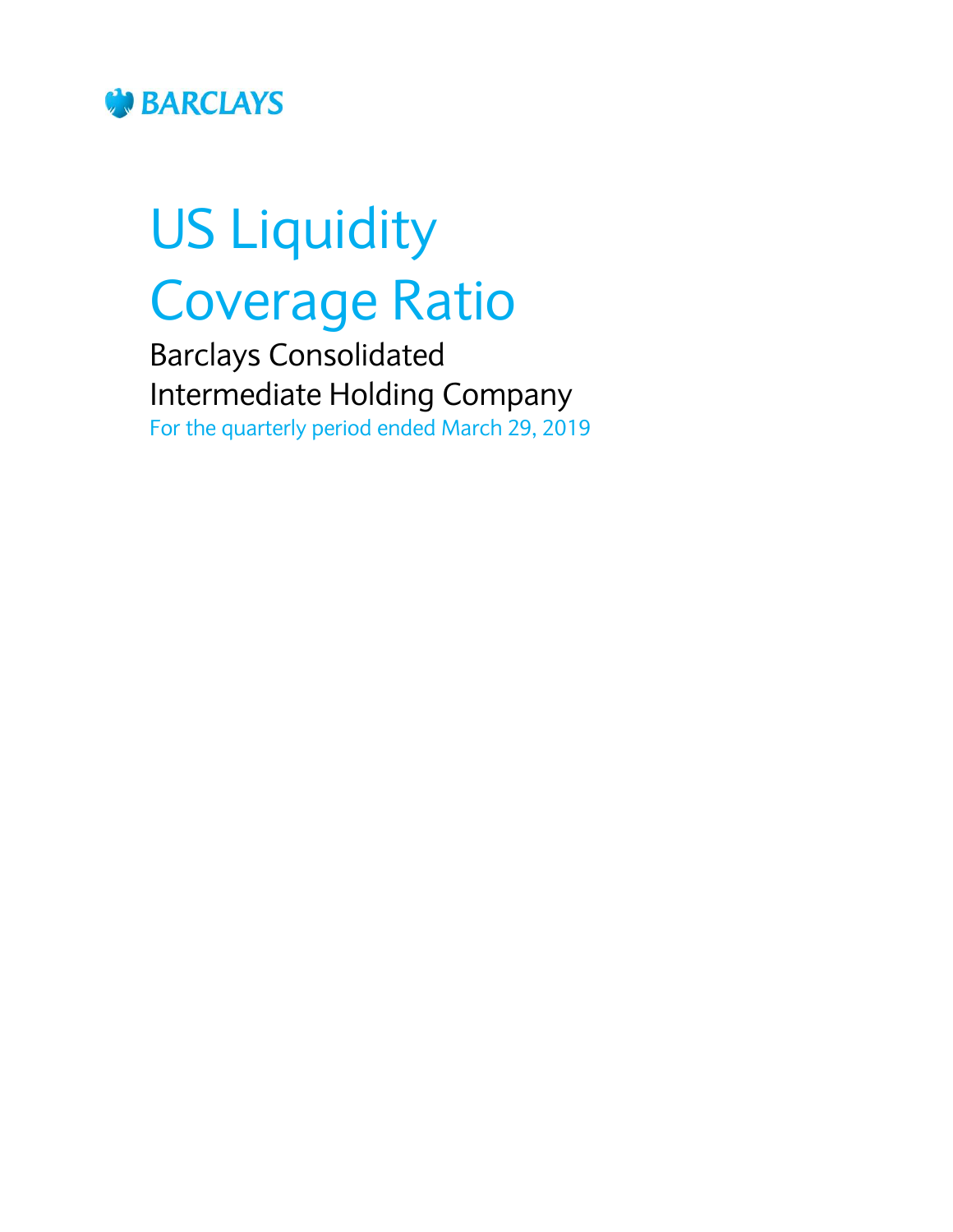### **Contents**

| Overview                                |    |
|-----------------------------------------|----|
| <b>US Liquidity Coverage Ratio</b>      | 4  |
| <b>High Quality Liquid Assets</b>       |    |
| <b>Funding Sources</b>                  | 8  |
| <b>Currency and Derivative Exposure</b> | 9  |
| Liquidity Management                    | 9  |
| Note on forward-looking statements:     | 10 |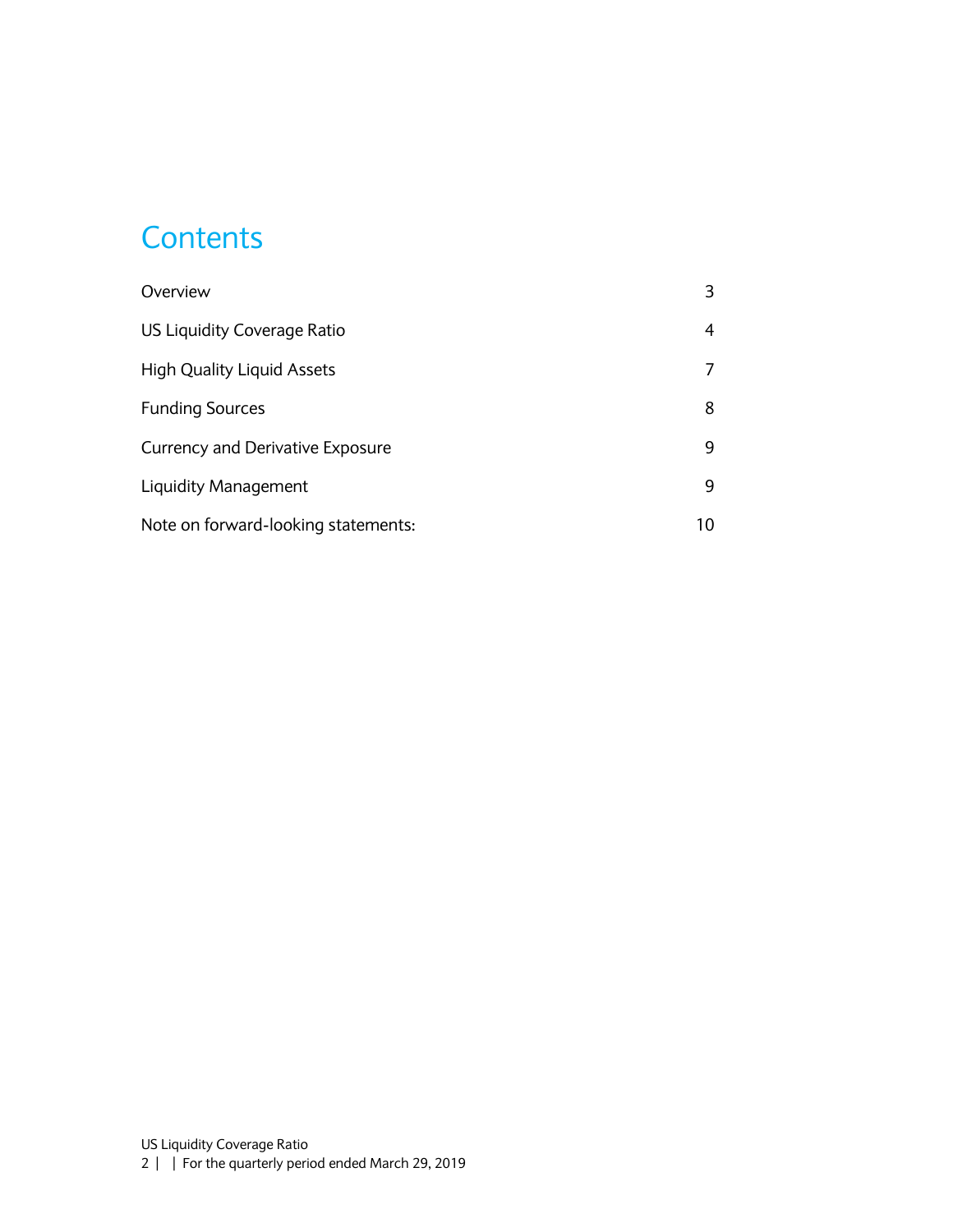#### <span id="page-2-0"></span>**Overview**

Barclays is a transatlantic consumer and wholesale bank, offering an integrated set of products and services across retail banking, wealth management, corporate banking and investment banking. We serve individuals, small and large businesses, corporations, institutions and governments. Barclays operates through two principal business divisions: Barclays UK and Barclays International. Our dual home markets in the UK and US anchor our business in the two most important global financial centers and two of the most resilient western economies.

Barclays' US subsidiaries and non-branch businesses are organized under an Intermediate Holding Company (IHC), Barclays US LLC (BUSLLC), in order to meet the legal requirements established by Regulation YY of the Board of Governors of the Federal Reserve System (the Board). The IHC became operational on July 1, 2016 and its key operating subsidiaries include Barclays Capital Inc. (BCI) and Barclays Bank Delaware (BBDE). Barclays Group US Inc. (BGUS) is a bank holding company that holds all of the IHC's subsidiaries. BCI is our Securities and Exchange Commission (SEC) registered securities broker-dealer and Commodity Futures Trading Commission (CFTC) registered Futures Commission Merchant (FCM), and operates key investment banking and capital markets businesses within Barclays' Corporate and Investment Bank Business Offering. BBDE is our US Insured Depository Institution (IDI) regulated by the FDIC, and operates our US Consumer Bank business within Barclays' Cards and Payments business offering.

The IHC has been subject to the US Liquidity Coverage Ratio (LCR) minimum requirement of 100% as of April 1, 2017.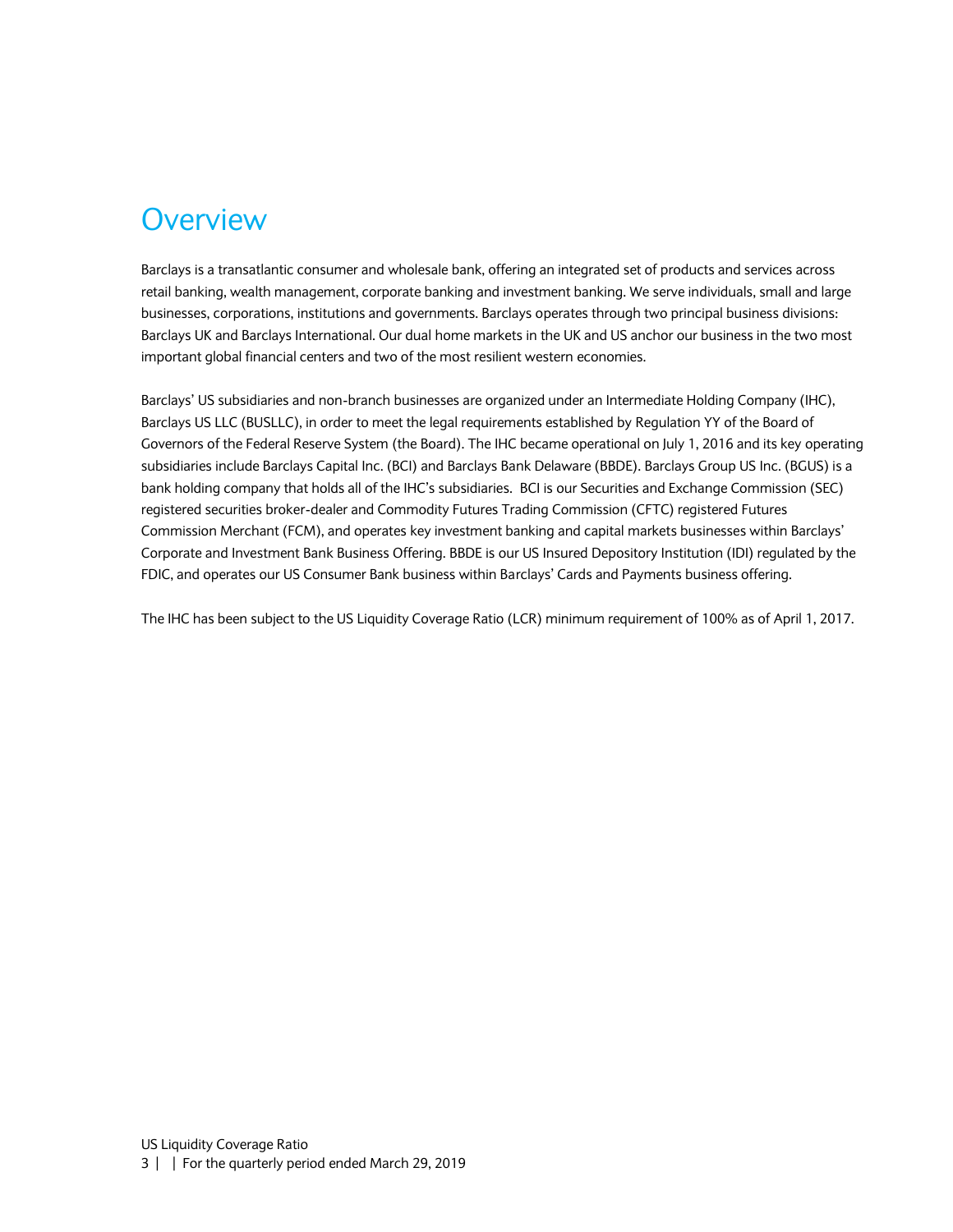# <span id="page-3-0"></span>US Liquidity Coverage Ratio

The LCR is a quantitative liquidity requirement implemented by the Board, the Office of the Comptroller of the Currency (OCC), and the Federal Deposit Insurance Corporation (FDIC) (collectively, the US Bank Regulators). It requires each subject company to maintain high-quality liquid assets (HQLA) sufficient to meet its projected total net cash outflows over a 30 calendar-day period of significant stress. The calculation of projected total net cash outflows for the LCR is also required to incorporate the difference between the peak day and 30-day cumulative net cash outflow, or a maturity mismatch add-on. The LCR is calculated by dividing HQLA by the total net cash outflows, with a regulatory minimum requirement of 100%.

The HQLA is comprised of Level 1, 2A, and 2B Assets with associated haircuts that are prescribed by the US Bank Regulators. Level 1 Assets include Central Bank reserves, US Treasuries, Agencies, and some Sovereigns and are not subject to a haircut. Level 2A Assets include debt guaranteed by a U.S. government sponsored entity, as well as other Sovereigns, and have a 15% haircut. Level 2B Assets receive a 50% haircut and encompass investment grade debt and Russell 1000 equities. Level 2A and 2B Assets may not comprise more than 40% of the entire buffer, and Level 2B Assets may not comprise more than 15% of the entire buffer. The assets in the buffer must be unencumbered and under Barclays Treasury control. Furthermore, under the LCR rule, the excess amount of HQLA held by BBDE as an IDI subsidiary subject to a minimum LCR requirement is not transferrable to non-bank affiliates and must be excluded from the consolidated IHC's HQLA.

| <b>IHC LCR (\$millions)</b> |                          |
|-----------------------------|--------------------------|
|                             | <b>Quarterly Average</b> |
|                             | <b>Weighted Amount</b>   |
|                             | as of Mar. 29, 2019      |
| <b>HQLA</b>                 | 17,097                   |
| Net Outflows                | 10.340                   |
| LCR                         | 166% <sup>1</sup>        |

<sup>1</sup>The average of the liquidity coverage ratios as calculated under § 249.10(b) for the quarterly period as of March 29, 2019.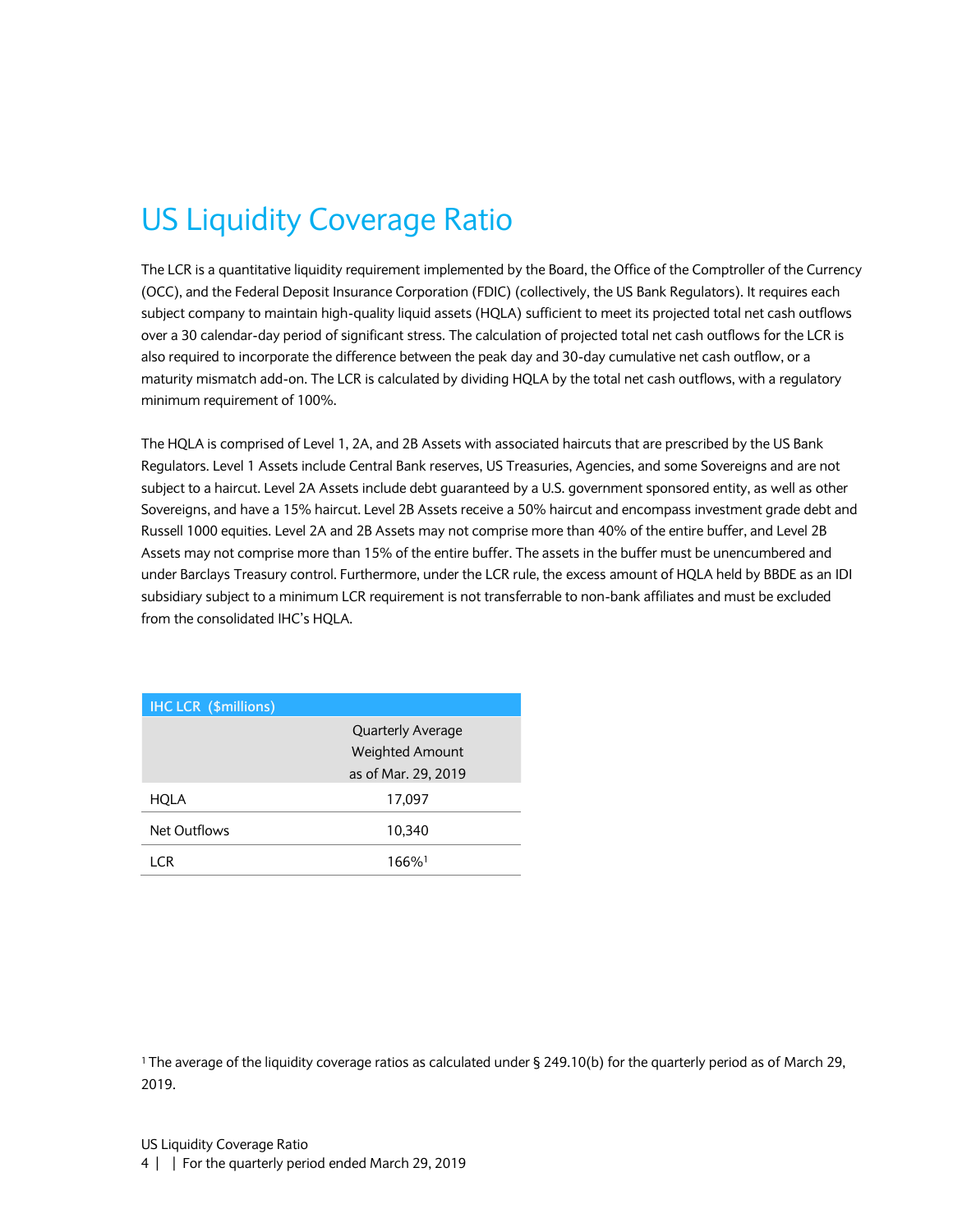The table below summarizes the primary categories of net cash outflows in the LCR calculation. Inflow and outflow products are prescribed per the LCR mapping, and are attributed with explicit weightings largely based on underlying asset quality and counterparty information. Inflows are capped at 75% of total outflows. Additionally, secured lending transactions where the asset has been rehypothecated for greater than 30 days receive a 0% inflow weighting in the calculation.

| <b>LCR Weighting</b>   |         |       |                                                         |
|------------------------|---------|-------|---------------------------------------------------------|
| <b>Deposit Funding</b> | Minimum | 3%    | Stable deposits, fully insured by the FDIC              |
|                        | Maximum | 40%   | Partially insured, non-retail deposit, non-<br>brokered |
| Unsecured wholesale    | Minimum | 5%    | Operational deposits, fully insured by the FDIC         |
| funding                |         |       |                                                         |
|                        | Maximum | 100%  | Financial, non-operational                              |
| Secured wholesale      | Minimum | $0\%$ | Secured by Level 1 liquid assets, including US          |
| funding/lending        |         |       | Treasuries, Agencies, and Sovereigns.                   |
|                        | Maximum | 100%  | Secured by Non-HQLA assets                              |

The Board has implemented public disclosure requirements for the LCR to promote market discipline by providing the public with comparable liquidity information about covered companies. The requirement to disclose applies to all depository institution holding companies and covered nonbank financial companies that are subject to the LCR. The disclosure requires a quantitative and qualitative summary on a quarterly basis.

The following table details the Consolidated Barclays IHC LCR for the quarterly period ended March 29, 2019.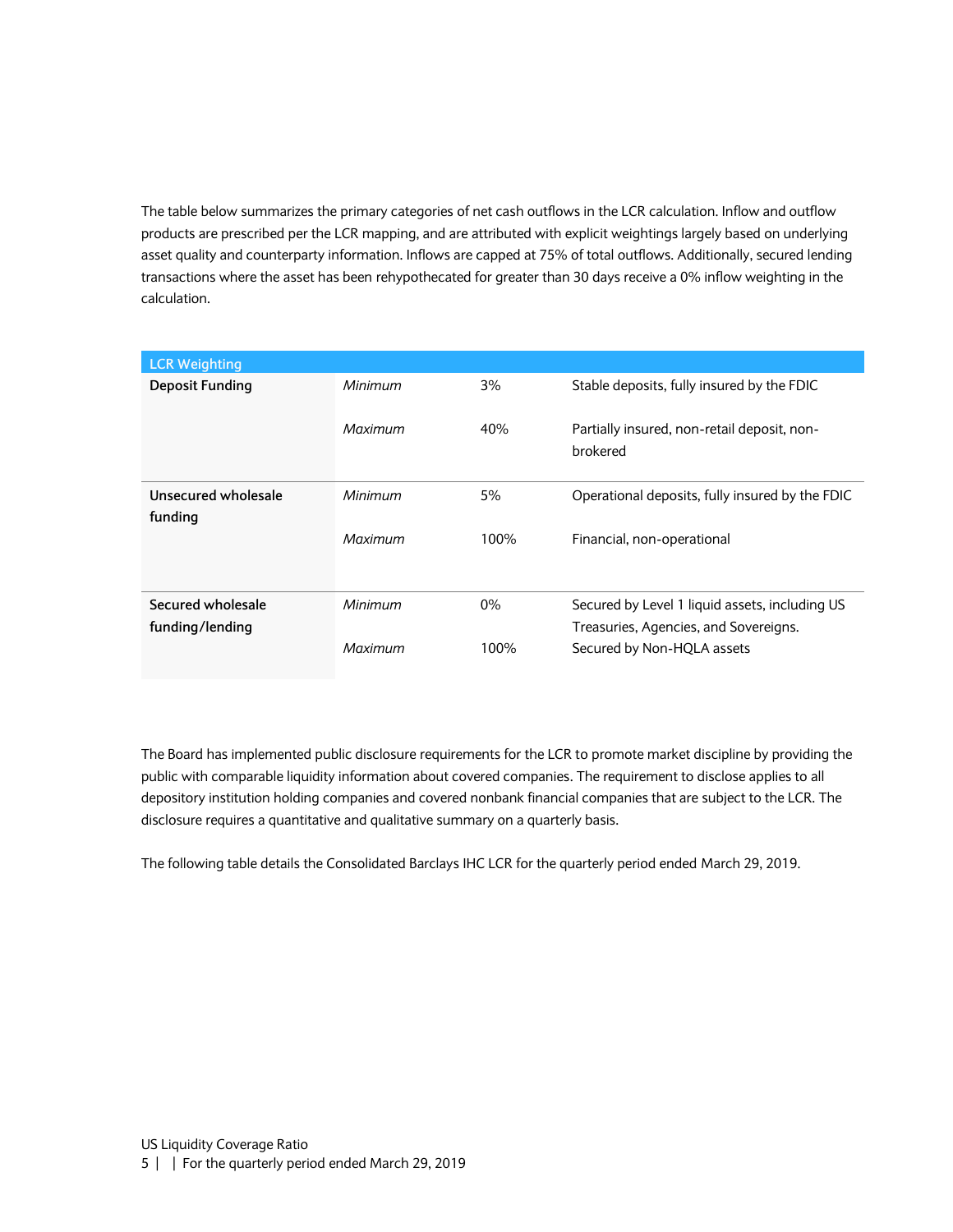|          | 1Q19 Liquidity Coverage Ratio Disclosure                                                                                                                 |                                 |                                |  |
|----------|----------------------------------------------------------------------------------------------------------------------------------------------------------|---------------------------------|--------------------------------|--|
|          | 01/02/2019 to 3/29/2019<br>In Millions of U.S Dollars                                                                                                    | Average<br>Unweighted<br>Amount | Average<br>Weighted<br>Amount  |  |
|          | HIGH-QUALITY LIQUID ASSETS                                                                                                                               |                                 |                                |  |
| 1        | Total eligible high-quality liquid assets (HQLA), of which:                                                                                              | 17,117                          | 17,097                         |  |
| 2        | Eligible Level 1 liquid assets                                                                                                                           | 16,981                          | 16,981                         |  |
| 3        | Eligible level 2A liquid assets                                                                                                                          | 137                             | 116                            |  |
| 4        | Eligible level 2B liquid assets                                                                                                                          | $\Omega$                        | $\Omega$                       |  |
|          | <b>CASH OUTFLOW AMOUNTS</b>                                                                                                                              |                                 |                                |  |
| 5        | Deposit outflow from retail customers and counterparties, of which:                                                                                      | 24,015                          | 2,944                          |  |
| 6        | Stable retail deposit outflow                                                                                                                            | $\mathbf{0}$                    | 0                              |  |
| 7        | Other retail funding                                                                                                                                     | 14,831                          | 1,483                          |  |
| 8        | Brokered deposit outflow                                                                                                                                 | 9,185                           | 1,461                          |  |
| 9        | Unsecured wholesale funding outflow, of which:                                                                                                           | 3,494                           | 3,494                          |  |
| 10       | Operational deposit outflow                                                                                                                              | 0                               | 0                              |  |
| 11       | Non-operational funding outflow (incl Wholesale free credits)                                                                                            | 3,494                           | 3,494                          |  |
| 12       | Unsecured debt outflow                                                                                                                                   | 0                               | 0                              |  |
| 13       | Secured wholesale funding and asset exchange outflow, of which:                                                                                          | 136,598                         | 32,075                         |  |
| 14       | Additional outflow requirements, of which:                                                                                                               | 1,931                           | 453                            |  |
| 15<br>16 | Outflow related to derivative exposures and other collateral requirements<br>Outflow related to credit and liquidity facilities including unconsolidated | 1,931                           | 453                            |  |
|          | structured transactions and mortgage commitments                                                                                                         | 0                               | 0                              |  |
| 17       | Other contractual funding obligation outflow                                                                                                             | 12                              | 12                             |  |
| 18       | Other contingent funding obligations outflow                                                                                                             | $\mathbf 0$                     | 0                              |  |
| 19       | <b>TOTAL CASH OUTFLOW</b>                                                                                                                                | 166,050                         | 38,978                         |  |
|          | <b>CASH INFLOW AMOUNTS</b>                                                                                                                               |                                 |                                |  |
| 20       | Secured lending and asset exchange cash inflow                                                                                                           | 133,390                         | 25,920                         |  |
| 21       | Retail cash inflow                                                                                                                                       | 169                             | 84                             |  |
| 22       | Unsecured wholesale cash inflow                                                                                                                          | 1,163                           | 1,162                          |  |
| 23       | Other cash inflows, of which:                                                                                                                            | 2,009                           | 2,009                          |  |
| 24       | Net derivative cash inflow                                                                                                                               | 22                              | 22                             |  |
| 25       | Securities cash inflow                                                                                                                                   | $\Omega$                        | 0                              |  |
| 26       | Broker-dealer segregated account inflow                                                                                                                  | 1,986                           | 1,986                          |  |
| 27       | Other cash inflow                                                                                                                                        | $\Omega$                        | $\Omega$                       |  |
|          | 28 TOTAL CASH INFLOW                                                                                                                                     | 136,730                         | 29,175                         |  |
|          |                                                                                                                                                          |                                 | Average<br>Amount <sup>1</sup> |  |
| 29       | <b>HQLA AMOUNT</b>                                                                                                                                       |                                 | 17,097                         |  |
| 30       | TOTAL NET CASH OUTFLOW AMOUNT EXCLUDING THE MATURITY MISMATCH ADD-ON                                                                                     |                                 | 10,013                         |  |
| 31       | <b>MATURITY MISMATCH ADD-ON</b>                                                                                                                          |                                 | 327                            |  |
| 32       | TOTAL NET CASH OUTFLOW AMOUNT                                                                                                                            |                                 | 10,340                         |  |
| 32       | LIQUIDITY COVERAGE RATIO (%)                                                                                                                             |                                 | 166%                           |  |

<sup>1</sup> The amounts reported in this column may not equal the calculation of those amounts using component amounts reported in rows 1-28 due to technical factors such as the application of the level 2 liquid asset caps, the total inflow cap, and for depository institution holding companies subject to subpart G, the application of the modification to total net cash outflows.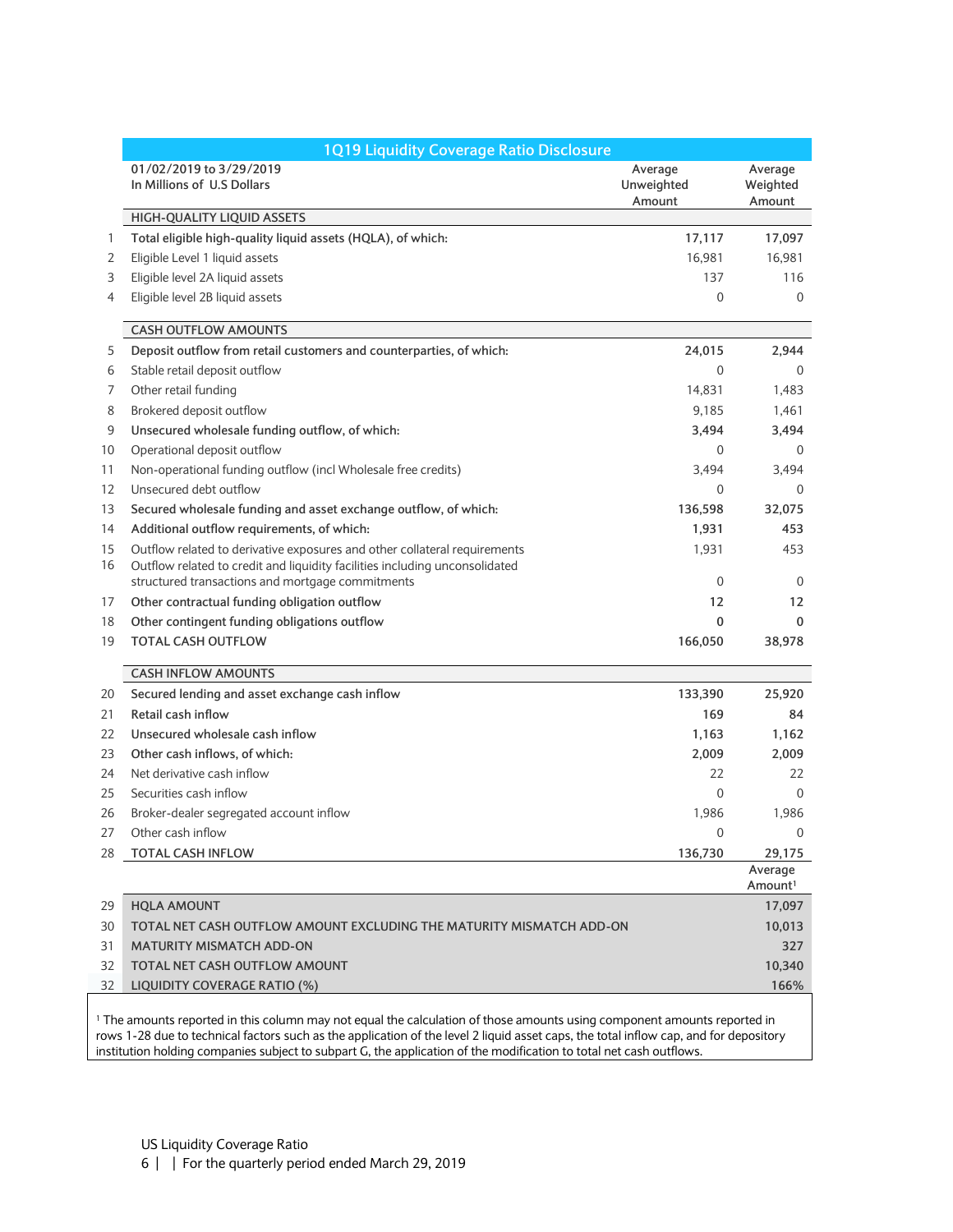Barclays IHC has consistently demonstrated a strong LCR since required to maintain a 100% minimum, with a 1Q19 average of 166%. Secured financing in BCI is the primary driver of the IHC's LCR. The average 1Q19 secured financing in BCI is \$6.2bn of the \$10.3bn total IHC weighted net cash outflow. HQLA has averaged \$17.1bn for the quarter, well above the minimum requirement with respect to the total net cash outflows. BBDE also contributes to volatility from deposits outflow and fluctuation in reserve balances. Because BBDE is an IDI subsidiary of the IHC with a minimum LCR requirement, surplus HQLA in excess of its standalone requirement is not transferable to non-bank affiliates and it is excluded from the IHC HQLA.

The 1Q19 average LCR of 166% increased 20% from the 4Q18 average of 146%. This is primarily driven by shortened asset tenors which reduced secured financing net outflows.

The average LCR will fluctuate from period to period due to changes in HQLA and ongoing business activity.

# <span id="page-6-0"></span>High Quality Liquid Assets

The IHC's average HQLA for 1Q19 is \$17.1bn, \$0.3bn lower than the prior quarter average of \$17.4bn. The composition of HQLA is mainly Level 1, as it includes US Treasury holdings in the bank's liquidity pool as well as central bank reserves. The stressed and notional balances are largely equivalent since Level 1 HQLA does not receive a haircut.

<span id="page-6-1"></span>

| HQLA (\$millions) |                          |                          |  |
|-------------------|--------------------------|--------------------------|--|
|                   | <b>Quarterly Average</b> | <b>Quarterly Average</b> |  |
|                   | Unweighted Amount        | Weighted Amount          |  |
|                   | as of Mar. 29, 2019      | as of Mar. 29, 2019      |  |
| Level 1           | 16,981                   | 16,981                   |  |
| Level 2A          | 137                      | 116                      |  |
| Level 2B          | ۰                        | -                        |  |
| <b>Total HQLA</b> | 17,117                   | 17,097                   |  |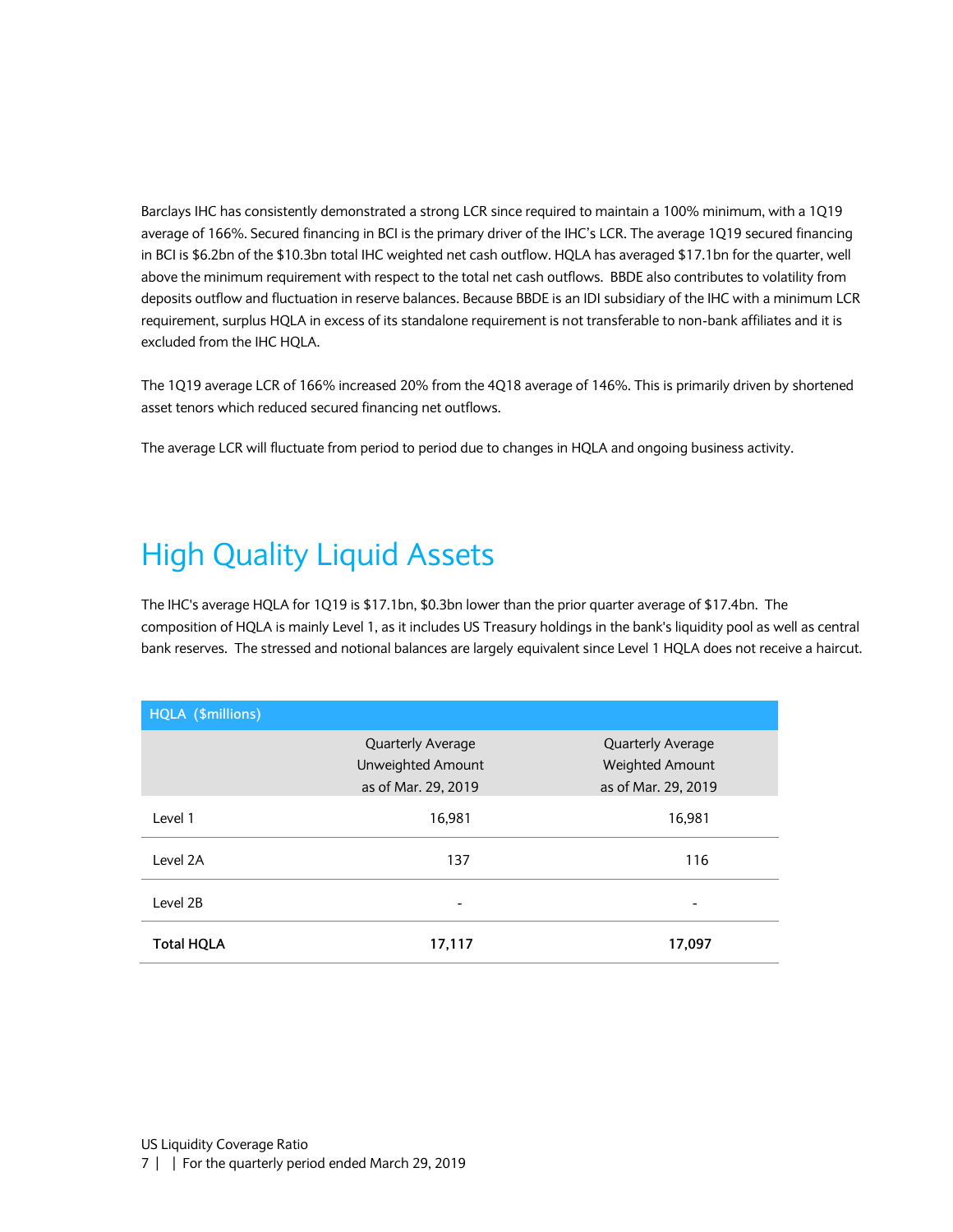# Funding Sources

The IHC maintains a funding profile that is diversified across a range of funding types and tenors. The IHC closely manages its short and long term liquidity needs and risks in the normal course of business and under different stress scenarios. The primary sources of funding for the IHC are secured funding transactions, senior and subordinated unsecured debt, retail and brokered deposits, a credit card securitization program, and shareholders' equity. Secured funding transactions are mainly collateralized by HQLA securities. The primary usages of secured funding in the IHC are securities borrowing transactions and the funding of the firm's portfolio of investment securities.

Retail and brokered deposit products provide a stable source of funding for the IHC's credit card and consumer loan business operating in BBDE. Additional long-term funding for the bank entity is provided through a credit card securitization program.

Additional unsecured funding needs for the IHC are met through debt and equity issued to the IHC's parent, Barclays Bank PLC (BBPLC). These sources are used to support the cash needs of the IHC's businesses and fund the IHC's liquidity buffer.

Potential liquidity risks associated with the IHC's sources of funding are monitored and mitigated by the IHC's HQLA liquidity buffer. These risks are managed as part of Barclays Liquidity Risk Appetite (LRA), which accounts for potential liquidity needs under a range of stress scenarios and over different time horizons.

| <b>Unsecured LCR Outflows and Inflows (\$millions)</b>                                             |                                                                             |                                                                           |
|----------------------------------------------------------------------------------------------------|-----------------------------------------------------------------------------|---------------------------------------------------------------------------|
| Outflows                                                                                           | <b>Quarterly Average</b><br><b>Unweighted Amount as</b><br>of Mar. 29, 2019 | <b>Quarterly Average</b><br><b>Weighted Amount as</b><br>of Mar. 29, 2019 |
| Deposit outflow from retail customers and counterparties,                                          |                                                                             |                                                                           |
| of which:                                                                                          | 24,015                                                                      | 2,944                                                                     |
| Other retail funding outflow                                                                       | 14,831                                                                      | 1,483                                                                     |
| Brokered deposit outflow                                                                           | 9,185                                                                       | 1,461                                                                     |
| Unsecured wholesale funding outflow, of which:<br>Non-operational funding outflow (incl. Wholesale | 3,494                                                                       | 3,494                                                                     |
| free credits)                                                                                      | 3,494                                                                       | 3,494                                                                     |
| <b>Inflows</b>                                                                                     |                                                                             |                                                                           |
| Retail cash inflow                                                                                 | 169                                                                         | 84                                                                        |
| Unsecured wholesale cash inflow                                                                    | 1,163                                                                       | 1,162                                                                     |

US Liquidity Coverage Ratio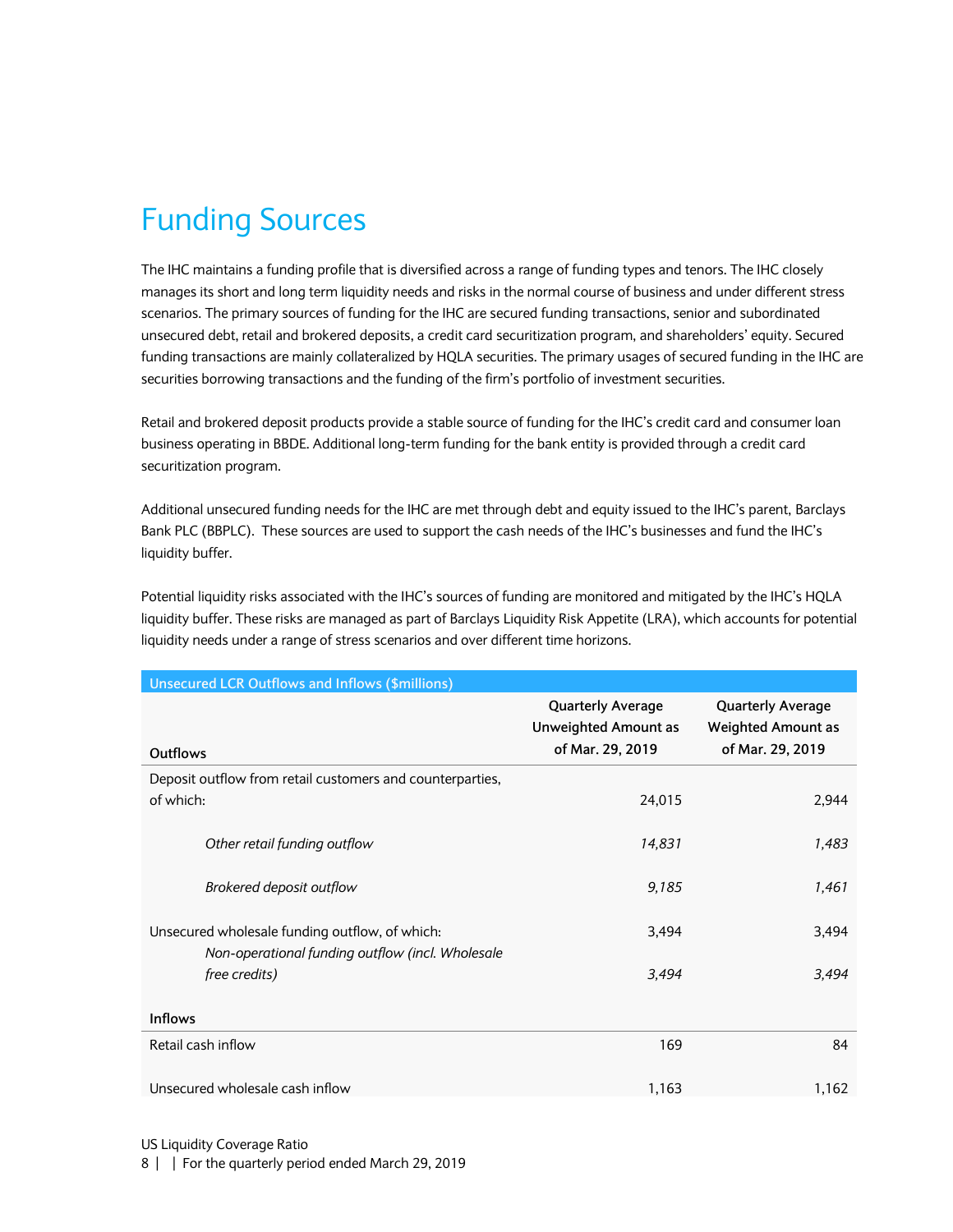### <span id="page-8-0"></span>Currency and Derivative Exposure

The IHC has limited principal exposure to derivatives instruments, as a majority of principal derivatives are booked in entities outside of the IHC. BCI holds direct membership with multiple US clearinghouses and provides agency clearing services for OTC cleared derivatives and exchange traded derivatives, including US listed equity options. Collateral calls on BCI arise from initial and variation margin requirements calculated by the clearinghouses.

The US LCR is calculated and reported on a consolidated basis in a common currency, USD. The majority of assets and liabilities in the IHC are USD denominated, however currency exposure may arise when assets and liabilities are not matched in the same currency. When this occurs, Treasury rebalances these currencies as necessary.

# <span id="page-8-1"></span>Liquidity Management

The efficient management of liquidity is essential to retain the confidence of the financial markets. LCR is an indicator of an entity's ability to meet liquidity needs over a 30-day period of significant liquidity stress. Barclays Treasury continuously monitors its internally developed stress tests as well as the LCR to maintain adherence to internal limits and external regulatory requirements.

Barclays' management of funding and liquidity in the US is bound by limits that support the LRA. The LRA is set by the board of Barclays in line with Barclays' Enterprise Risk Management Framework (ERMF). Treasury actively manages funding and liquidity within the limit framework, leveraging early warning indicators (EWIs), targets, and triggers to keep US-based legal entities, branches, and businesses within the established risk appetite.

<span id="page-8-2"></span>The Treasury Risk function is an independent review function responsible for the governance of the liquidity risk mandate defined by the Barclays board. Barclays' comprehensive control framework for managing liquidity risk is designed to deliver the appropriate term and structure of funding consistent with the LRA.